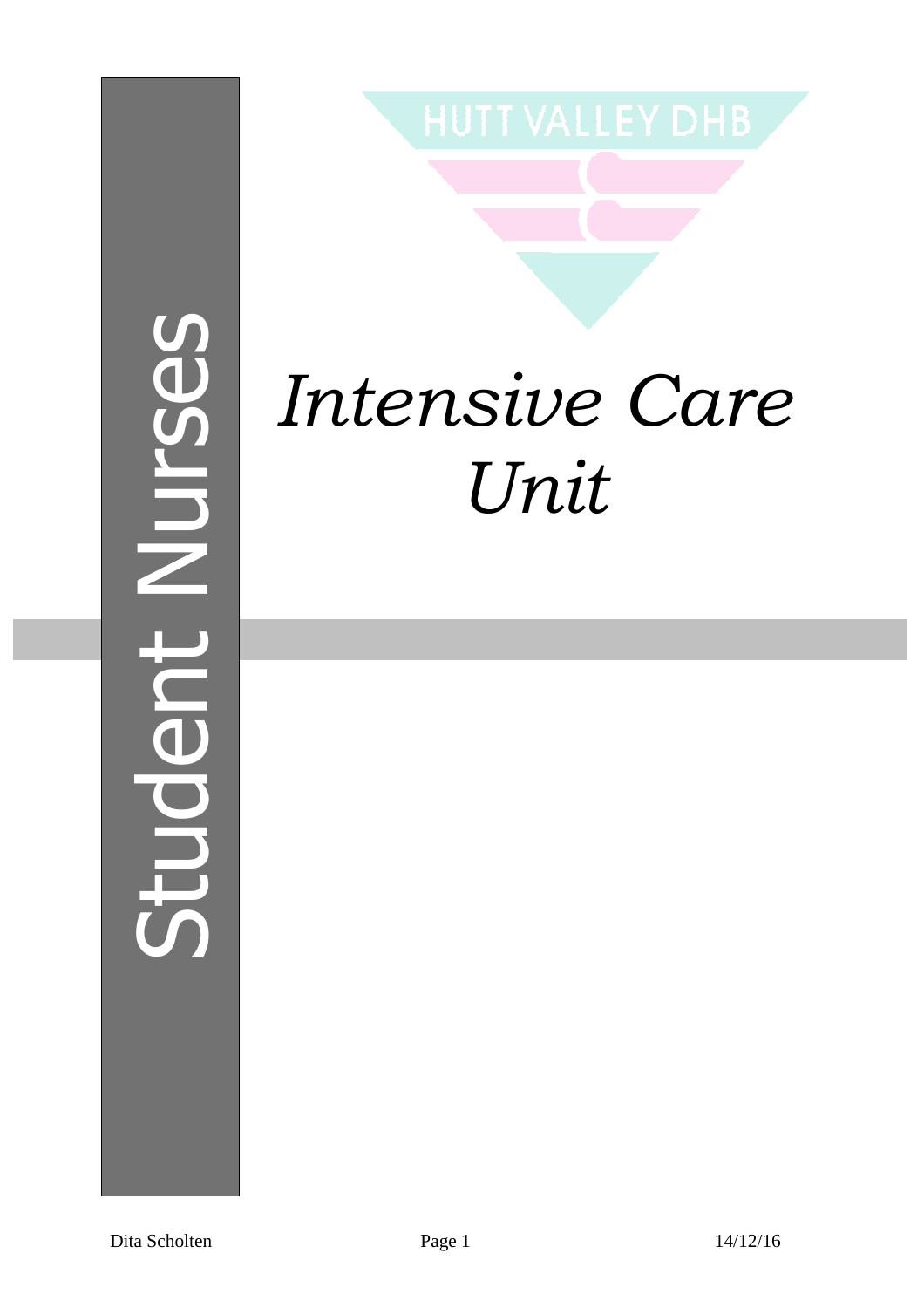# Student Name:

**Welcome to our Intensive Care Unit (ICU).** We are looking forward to working with you!

We hope that you enjoy your time with us and that you find it a worthwhile and interesting experience.

ICU can be a foreign environment for students who sometimes feel a little 'lost' or unsure of what's going on. This booklet provides you with information that will give you a bit of insight into our ICU and how we operate. The intention is to provide you with an opportunity to get the most out of your placement.

Please feel free to ask any questions or seek clarification of things you are not sure about.

## We have a **multi disciplinary approach** to patient care.

The team is made up of:

Doctors (from primary team), Anesthetic team, (Consultants, Registrars), Nurses, Social Worker, Dietician, Physios, Pharmacist and the Chaplain.

We also use other specific services that are available when appropriate i.e. Maori Health Unit, Pacific Health Unit, interpreter service etc.

### **Admissions to the ICU**

All potential admissions are discussed by the patient's primary team with the on call anesthetic registrar or consultant. (The Anesthetic department authorize any admissions to ICU)

The anesthetic registrar/consultant then liaises with the nursing staff about bed availability and staffing.

We are funded as a 4 bed unit but staff availability and acuity dictate how many patients we can take.

Anesthetic staff are available 24 hrs a day but aren't necessarily always in the unit. They are always on site and can be contacted through the hospital paging system.

## **Patient Management in ICU**

If the patient is deemed **High Dependency** they remain under the management of their primary team. If they are an **Intensive Care patient** i.e. ventilated or on inotropes, their care is taken over by the anesthetic department until they are no longer deemed to be an Intensive care patient. Their care is then handed back to the primary team.

Any patient requiring care beyond the level that we provide is usually transferred to a higher-level ICU, usually Wellington. In this situation the receiving hospital sends a retrieval team to collect the patient.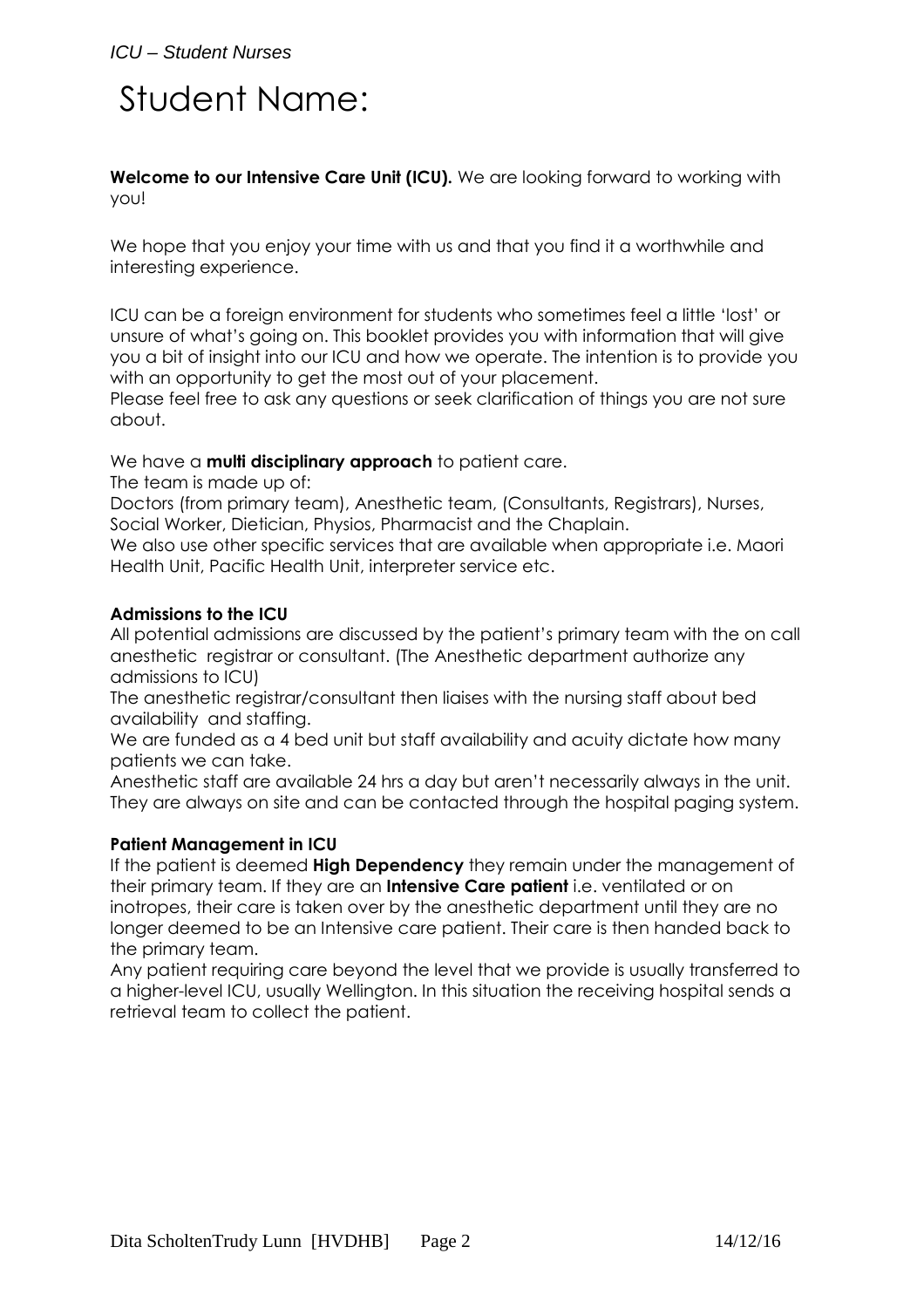# ICU – Student Nurses

### **Admissions received from:**

Patients are admitted to our ICU from various places within the hospital:

- Emergency
- MAPU
- Surgical/Orthopedic/Plastic Wards
- CCU/Medical Wards
- Pediatrics
- Theatre

As HVDHB provides a regional Plastic Surgery service we also receive patients from other hospitals for specialist burn or plastics management.

## **Reasons for Admission:**

- Haemo dynamically unstable patients requiring complicated fluid management.
- Those who need close cardiac monitoring or nursing interventions outside the scope of a general ward.
- Patients who have had plastic surgery involving their face or neck, for airway monitoring/ventilation (including babies post cleft pallet repair)
- Post cardiac arrest if the patient requires ventilation.
- Acute respiratory distress/failure
- Post op patients who have a significant medical history and are at risk of complications.
- Patients who are neurologically compromised and unable to reliably maintain their airway.
- Patients requiring short to medium term ventilation, or other respiratory support e.g. Mask CPAP.

### **Family and visitors room:**

We have a large waiting room where families and close friends can have some privacy, make a drink and have some time out. The experience of having a loved one in ICU can be very stressful and difficult for families, thus we encourage them to take frequent breaks and look after themselves.

### **Visiting:**

Generally close family can visit when they like except for the ICU doctors ward round and the nursing handovers and we may ask them to leave for procedures, X-ray etc. To maintain privacy for the patients during these times, we have a closed unit from: 0700-0930, 1430-1530 and 2230-2330.

We endeavor to provide a service that is culturally and spiritually sensitive to our patients and their families.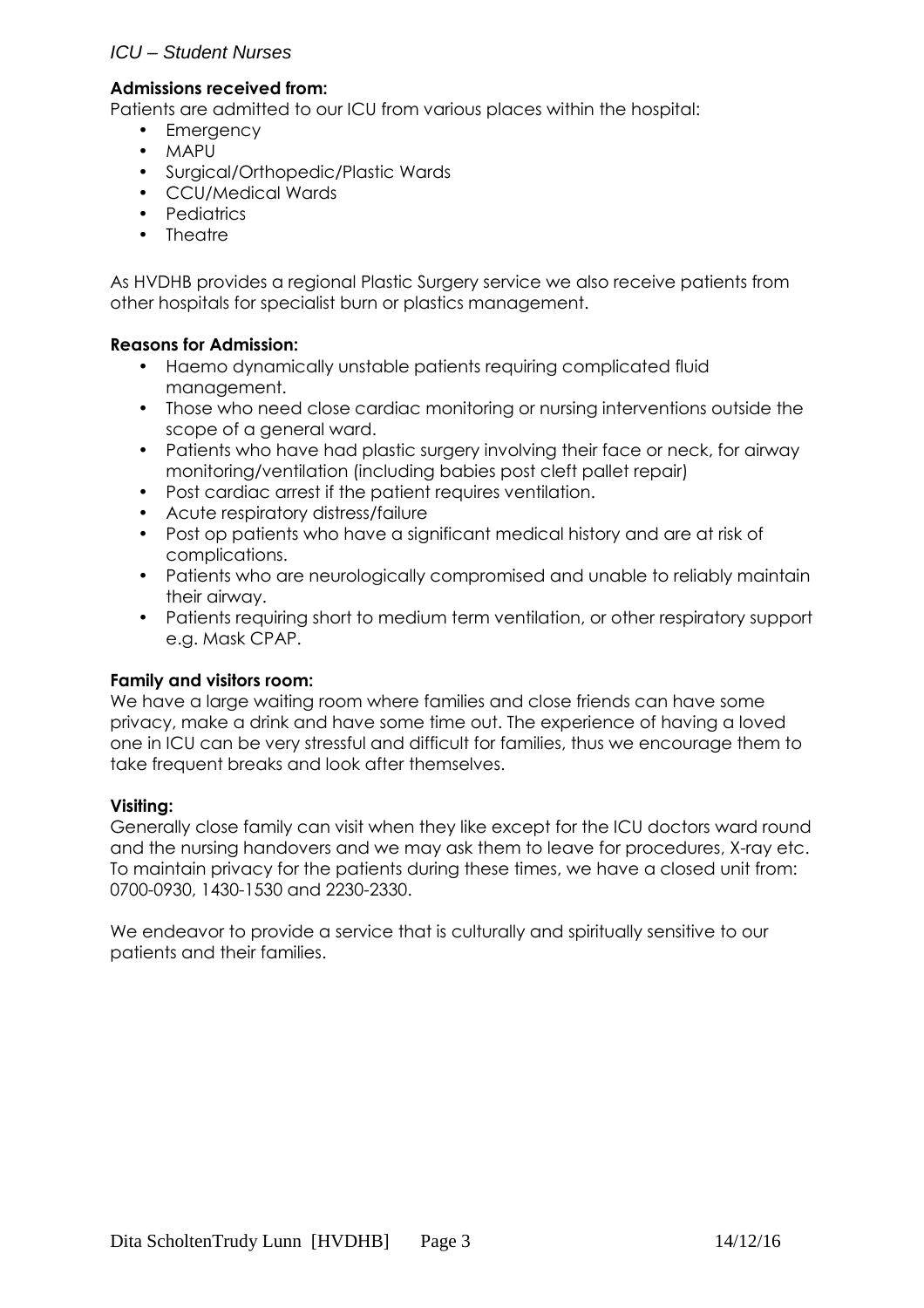| Intensive Care Unit            | Reception ICU         | DD 5709227 |
|--------------------------------|-----------------------|------------|
| <b>Clinical Nurse Educator</b> | Trudy Lunn            | DD 5709227 |
| <b>Clinical Nurse Manager</b>  | <b>Susan Cartmell</b> | DD 5709227 |
|                                |                       | Pager 628  |

# **Your Preceptor**

Student preceptors in this unit are most of the senior staff.

If you look at the roster, you will see your name highlighted. One of our staff nurses will have the same color highlighted on your shift and this will be the person you will be mainly working with for this shift.

We will try and roster you on with one main person but this is not always possible due to most staff being rostered and rotating.

We think there is a benefit in this as every one has different teaching styles and brings a different perspective to the job.

It would be good if in the first week you identify the person you will be working with most often.

Plan a time to go through your objectives with this person on a weekly basis and ask him/her to do your assessment forms.

They may ask for feedback and assistance from others you have worked with to help complete your assessment form.

We hope that you enjoy your placement with us.

If there is anything we can do or if you have any problems please don't hesitate to ask.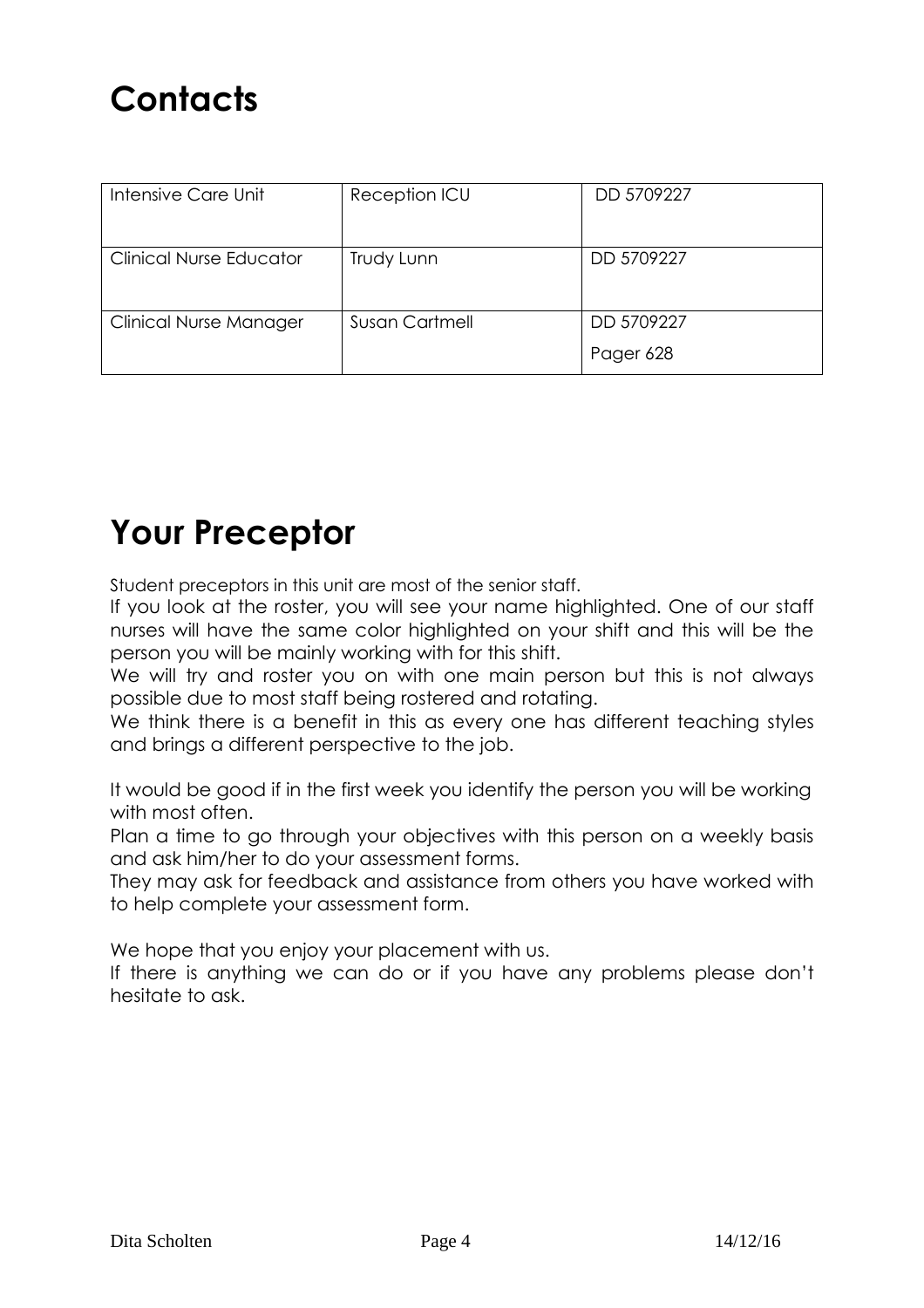# **Trend Care**

No doubt you will hear about this on your placement in ICU. You may have come across trend care already in previous placements.

In a nutshell, **trend care** is a soft ware program that compiles a lot of data like bed utilization on each shift, peaks and troughs in patients acuity, staff rosters etc. The most obvious one is that it measures patients acuity relating to clinical nursing hours required for care, e.g. it predicts nursing labor hours required to give each patient appropriate care according to the data that we have entered in trend care for this patient.

The beginning of each shift each nurse will enter his / her patients care requirements on trend care to enable it to work out the total nursing hours required for the unit. He/she will update this information throughout the shift.

The bed manager in central coordination gets all this information and will supply more staff or shift staff around throughout the hospital wherever the need is highest!

It may be useful for you to have a look at trend care with your preceptor as it may become an important part of your future nursing career.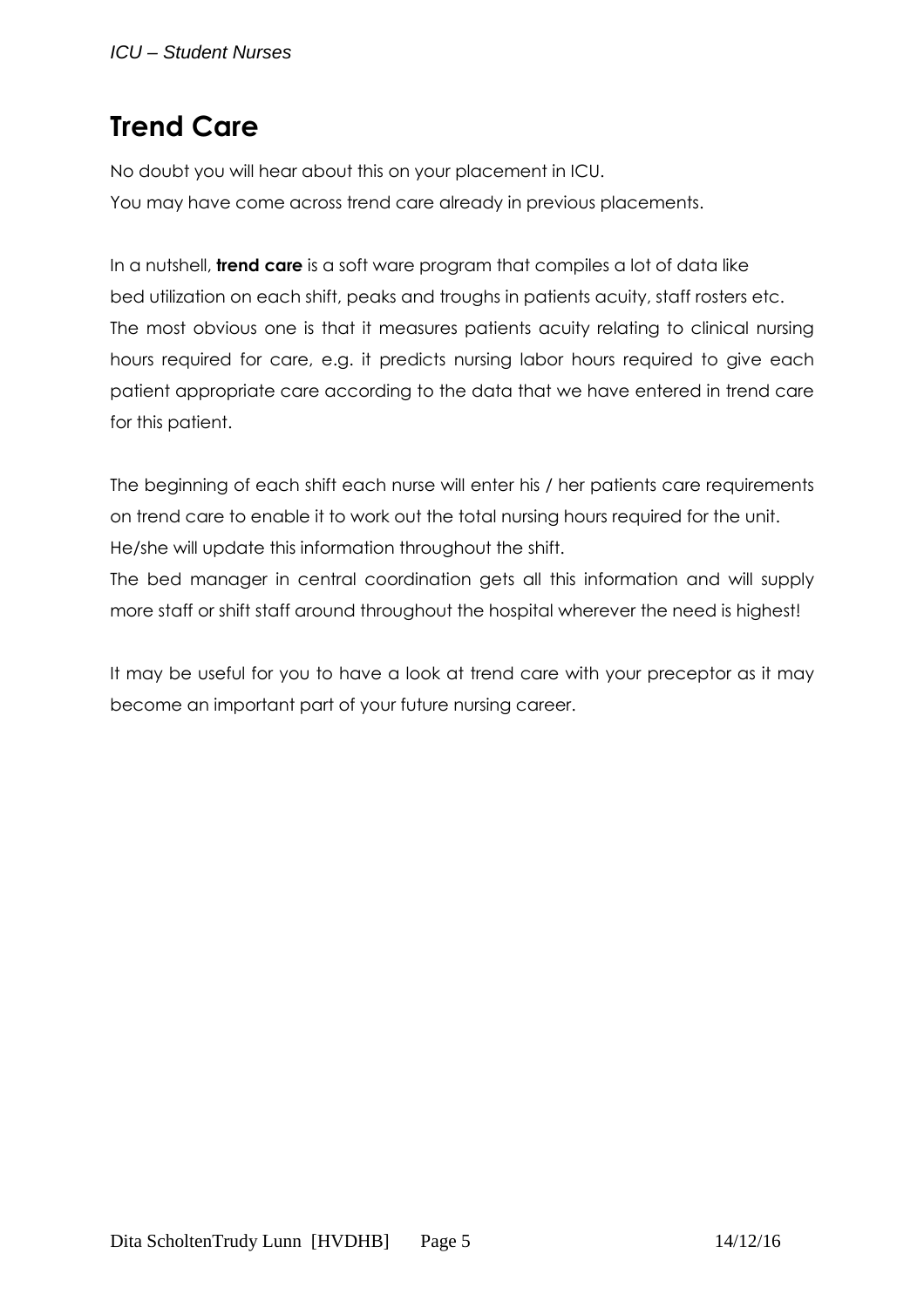# **Expectations of the Student Nurse while in ICU**

The shifts in the Intensive Care Unit are:

| Morning   | $: 0645$ hrs to $1515$ hrs      |
|-----------|---------------------------------|
| Afternoon | $: 1445$ hrs to 2315hrs         |
| Night     | $\therefore$ 2245hrs to 0715hrs |

We have a few expectations of student nurses working in the Intensive Care unit:

- $\cdot \cdot$  It is expected that you arrive on time for your shift. If you are going to be late or you are unwell and cannot come to work, call the unit on *phone number 5709227.*
- You must complete the full shift that you are allocated to work. If you are unable to do so please discuss this with your preceptor or nurse educator. A lot of learning occurs at quiet times in the unit!!
- $\cdot \cdot$  It is important for your preceptor or the nurse you are working with that he/she is aware of your objectives
- Due to infection control a clean uniform must be worn, long hair must be tied back and cardigans must not be worn when working on the floor
- If you are not achieving your objectives please see Trudy or your preceptor (before the last week in the unit)
- Please ensure all documentation you need to complete for the polytechnic/university is accomplished before the last days in the unit – your preceptor may not complete any paper that is given to him or her if it is given in the last days of your placement
- \* If you are not sure about anything please don't hesitate to ask!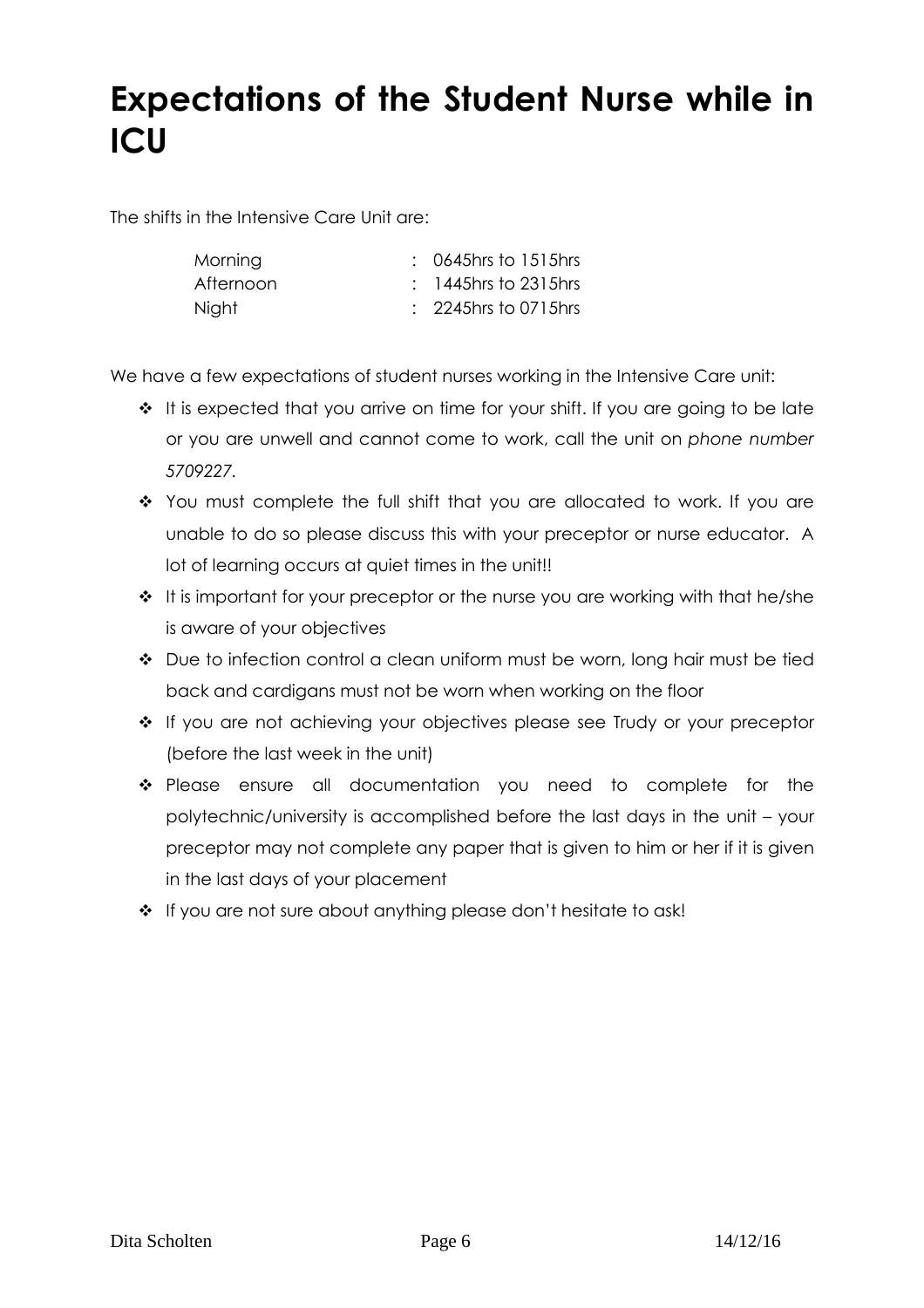# **Safety Measures in ICU**

# **Your role in particular situations**

# **During an Cardiac Arrest or other emergency**

- Please feel able to get close enough to see what is going on but assess the best place to stand where you will not get in the way.
- You may be asked to send bloods to the lab in the lamson tube.
- You may be asked to page various people (xray, lab, etc.) Do this by dialing '0 'for the operator and ask for the appropriate person to be paged. Ask the ICU nurse if they want to tell you to tell the operator to put the page out urgently.
- You may be asked to get the emergency equipment.

## **During a fire alarm**

- There is a panel on the wall of the corridor between the workroom and the office. When the fire alarm sounds you can see where the fire is located. Please familliarise yourself with this on your first day.
- The area where ICU is located, is divided into "cells" by fire doors that should always be kept closed. The next "cell" is theatre and this is where we evacuate to with all the patients and visitors if the fire is in ICU.
- In all cases of fire or smoke, follow strict instructions from the fire warden. This will be most likely the person coordinating the shift. She will hand out cards with instructions to every staff member present. It may be a good idea to have a look at these cards as well on your first day.

### **When an intra venous pump alarms:**

• Alert the nurse. Some of the drugs infused in ICU must not be stopped! (i.e.inotropes)

## **Swipe cards:**

• We use swipe cards to get in and out of ICU and for getting in the drug room. You won't be getting your own swipe card. Please enter through the visitors room when you come to work and ring the bell. If you need to be in the drug room or need to leave the Unit for a short period you will need to borrow your preceptors swipe card.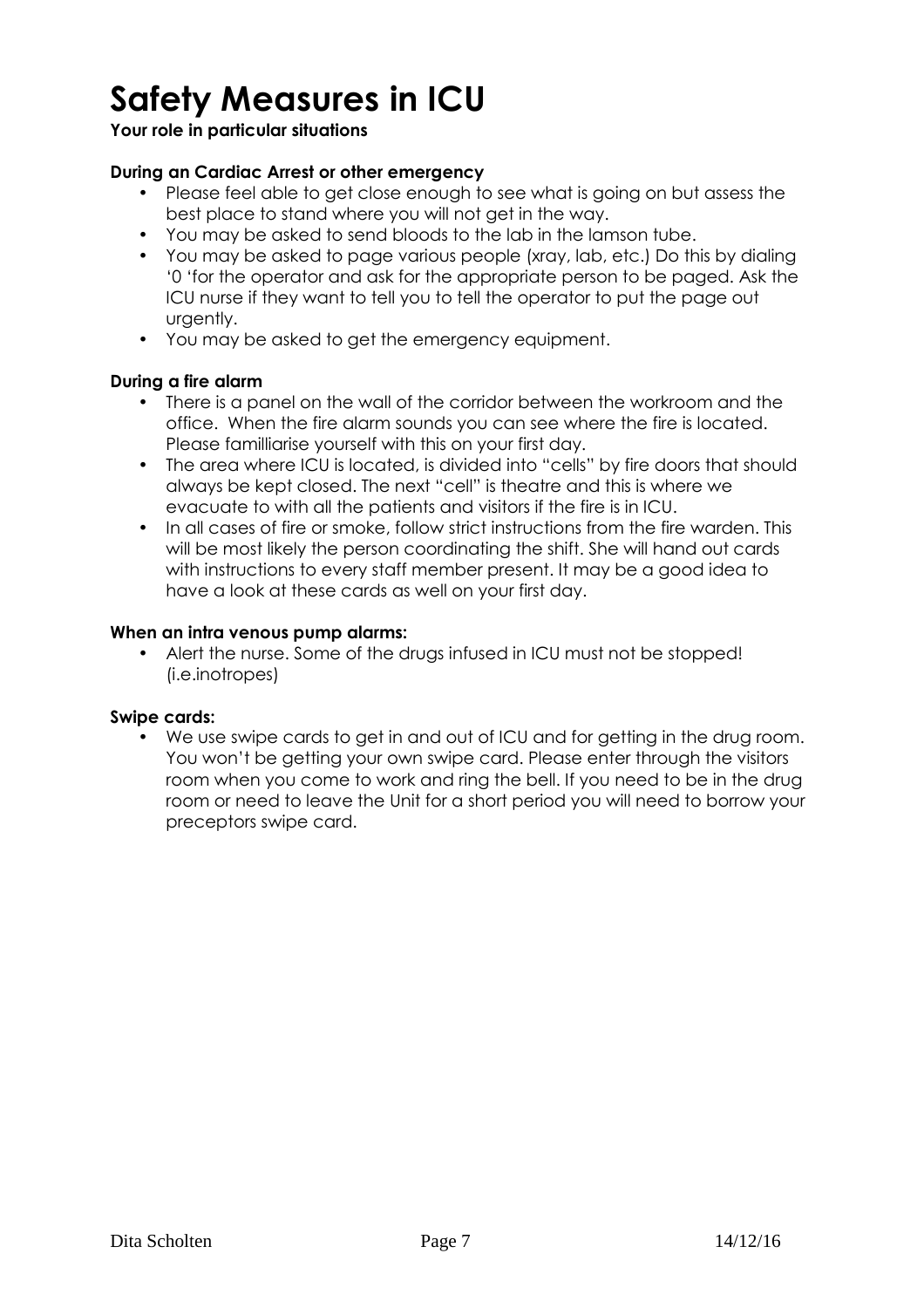# **Treasure Hunt**

This list is designed to help you become familiar with the environment, but is by no means exhaustive of all the things you will be required to locate.

- 
- 
- 
- 
- $\Box$  Intubation and emergency drug trolley
- $\Box$  Paediatric emergency trolley  $\Box$  Linen trolley
- $\Box$  Suction equipment  $\Box$  Drug fridge
- $\Box$  Linen supplies  $\Box$  Roster
- $\Box$  Clinical Nurse Manager Office  $\Box$  Manual BP machine
- 
- $\Box$  Work and hand over room  $\Box$  Bio-hazard bags
- 
- $\Box$  Staff tea room/kitchen  $\Box$  Stationery supplies
- 
- 
- 
- $\Box$  Dressing Materials  $\Box$  Portable monitor
- $\Box$  Oxygen isolation "shut off" valve  $\Box$  Wash trolleys
- $\Box$  Naso gastric equipment  $\Box$  Art and CVL trolleys
- $\Box$  Urinary cathetarisation equipment
- 
- $\Box$  Where to store your bags
- $\Box$  Central monitor  $\Box$  Syringes and interlink/needles
- $\Box$  IV fluids and tubing  $\Box$  Emergency oxygen and air cylinders
- $\Box$  Dangerous Drug cupboard  $\Box$  Clinical policies & procedures
- $\Box$  Defibrillator Trolley  $\Box$  "Notes on Injectable Drugs"
	- $\Box$  Evacuation procedures, yellow cards etc
	-
	-
	-
	-
- $\Box$  CNE Office  $\Box$  Suction Equipment
	-
- $\Box$  Ventilators x4  $\Box$  Tympanic thermometer covers
	-
- $\Box$  Sluice room  $\Box$  Photocopier
- $\Box$  Blood trolley  $\Box$  Patient charts
- $\Box$  Pendants  $\Box$  Laboratory forms
	-
	-
	-
	- $\Box$  Sterile Gloves
- $\Box$  Cpap equipment  $\Box$  Lamson Tube System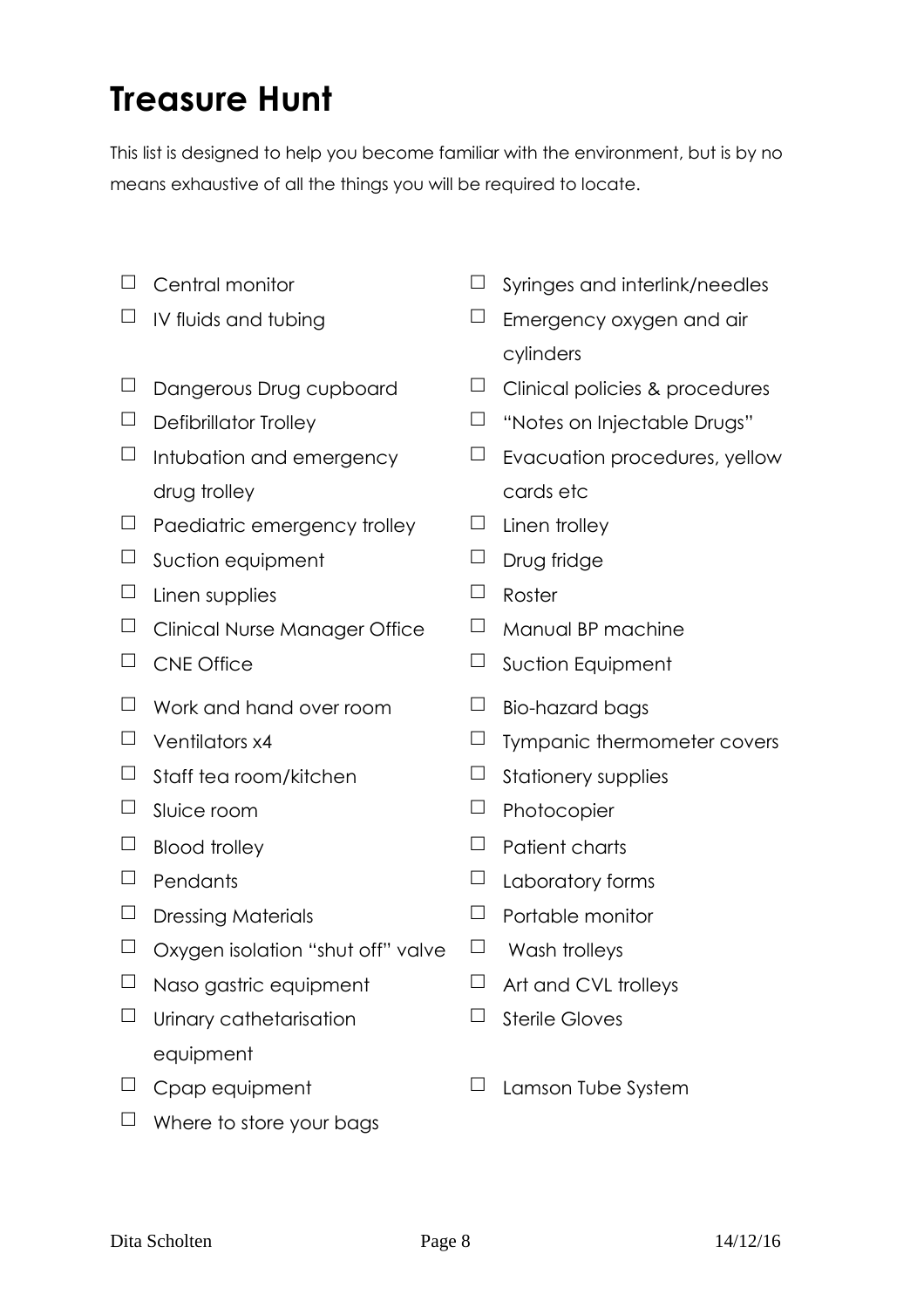# **Objectives**

### **Objectives will help you focus on your learning**.

\*Note- due to the acuteness of the ICU setting, student's work at all times with the supervision or their buddy nurse. The role of the student in ICU is often an observational one.

### **Suggested objectives for your placement in ICU:**

- Assessing patient's condition and documenting same i.e. fluid balance chart (FBC), vital signs including central venous pressure (CVP), mean arterial pressure (MAP), neurological observations, physical assessment e.g. completing patient assessment care plan on the back of the flowchart.
- Oxygen therapy and reasons why different equipment is used i.e. venti mask, non rebreather mask etc.
- Care of the tracheostomy (dressings, suctioning, humidified circuits, potential complications etc).
- The role of the ICU nurse in patient advocacy, ethical dilemmas, withdrawing treatment, not for resuscitation (NFR) orders.
- Enteral feeding
	- 1. Priming and programming a nasogastric (NG) or nasojejeunal (NJ) feeding pump.
	- 2. Giving flushes and medication via NG tube.
	- 3. Insertion of an NG tube.
	- 4. Trouble shooting.
- Assisting in the care of a ventilated patient.
- Assisting in the care of a patient on continuous positive airway pressure(CPAP)
- Monitoring and emptying drains/stomas.
- Monitoring and care of chest drains.
- Insertion of a urinary catheter (IDC)
- Communicate effectively and confidently with other members of the multidisciplinary team. (Verbal and written)
- Plan and evaluate patients care.
- Partake in assessment, planning and evaluating patient care. (e.g. Doctors rounds, family meetings)
- Consider ethical and legal responsibilities in the ICU environment.

### **Some more ambitious/advanced objectives could be:**

- Basic interpretation of arterial blood gasses. (ABG)
- Gain an understanding of basic chest xrays. (CXR)
- Recognise basic electro cardiogram (ECG) rhythms i.e. SR, SB, ST, AF, VT, VF.
- Gain an understanding of invasive lines and the management of them i.e. intravenous catheters (IVC) arterial lines, central venous lines (CVL).
- Become familiar with different types of fluid i.e. colloids, crystalloids and when and why they are used.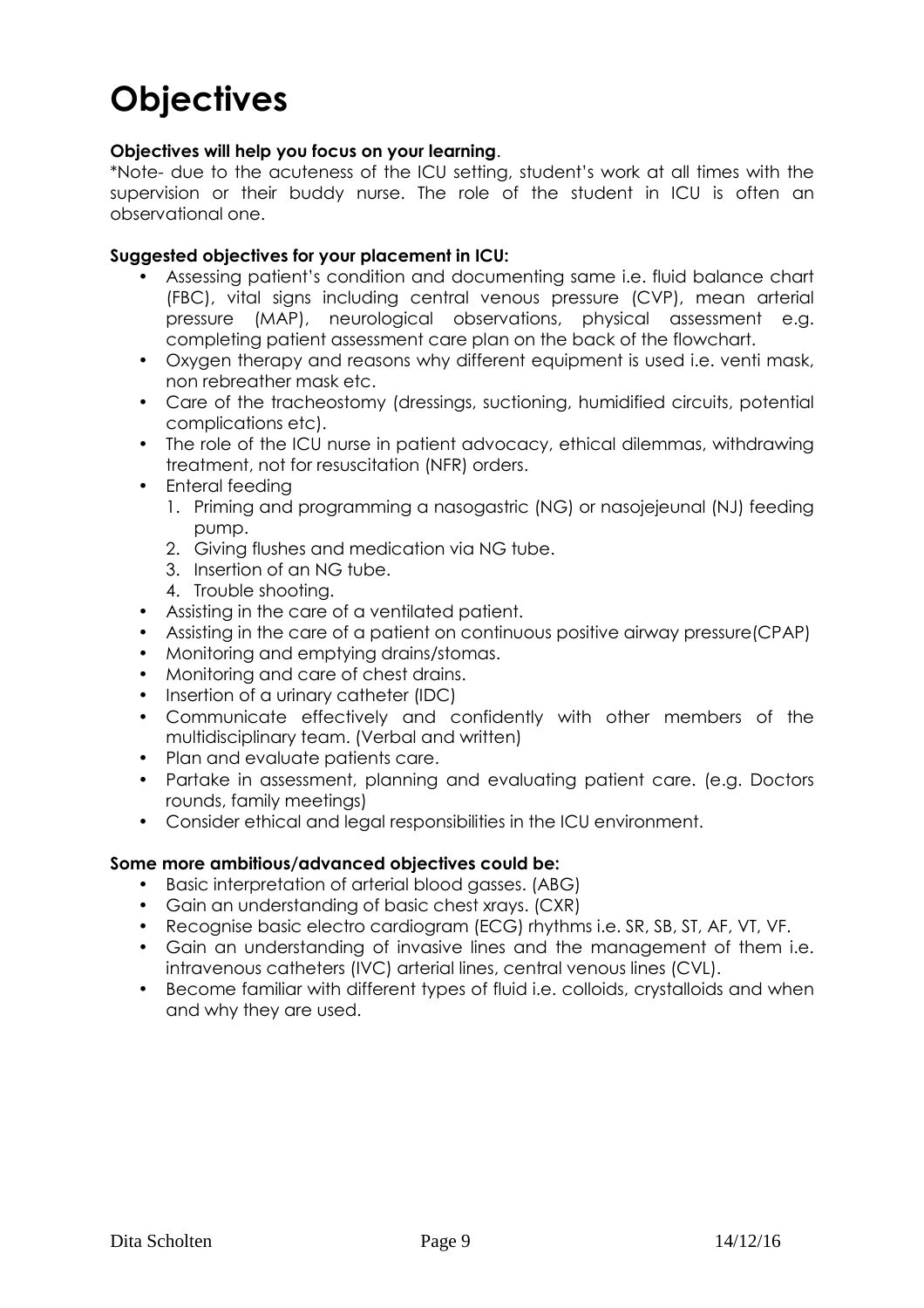# ICU – Student Nurses

**Procedures** you may get a chance to observe:

- CVL insertion
- Artline insertion
- Computorised tomography (CT scan)
- Magnetic resonance imaging (MRI)
- Gastroscopy
- Intubation/extubation
- Epidural and patient controlled analgesia (PCA) monitoring.
- Free flap monitoring
- Removal of drains
- Chest drain insertion/removal

**Skills** you may get a chance to use and develop:

- Neurological observations
- Oxygen therapy, nebulisers
- Specimen collection and result interpretation
- Dressings/wound care
- Ostomy care
- Tracheostomy care
- Suctioning
- Documentation and verbal handover
- Taking ECG's
- Drawing up intra venous (IV) medication
- Enteral feeding
- Removal of intravascular cannulas (IVCs)
- Cardiovascular observations
- Patient assessment.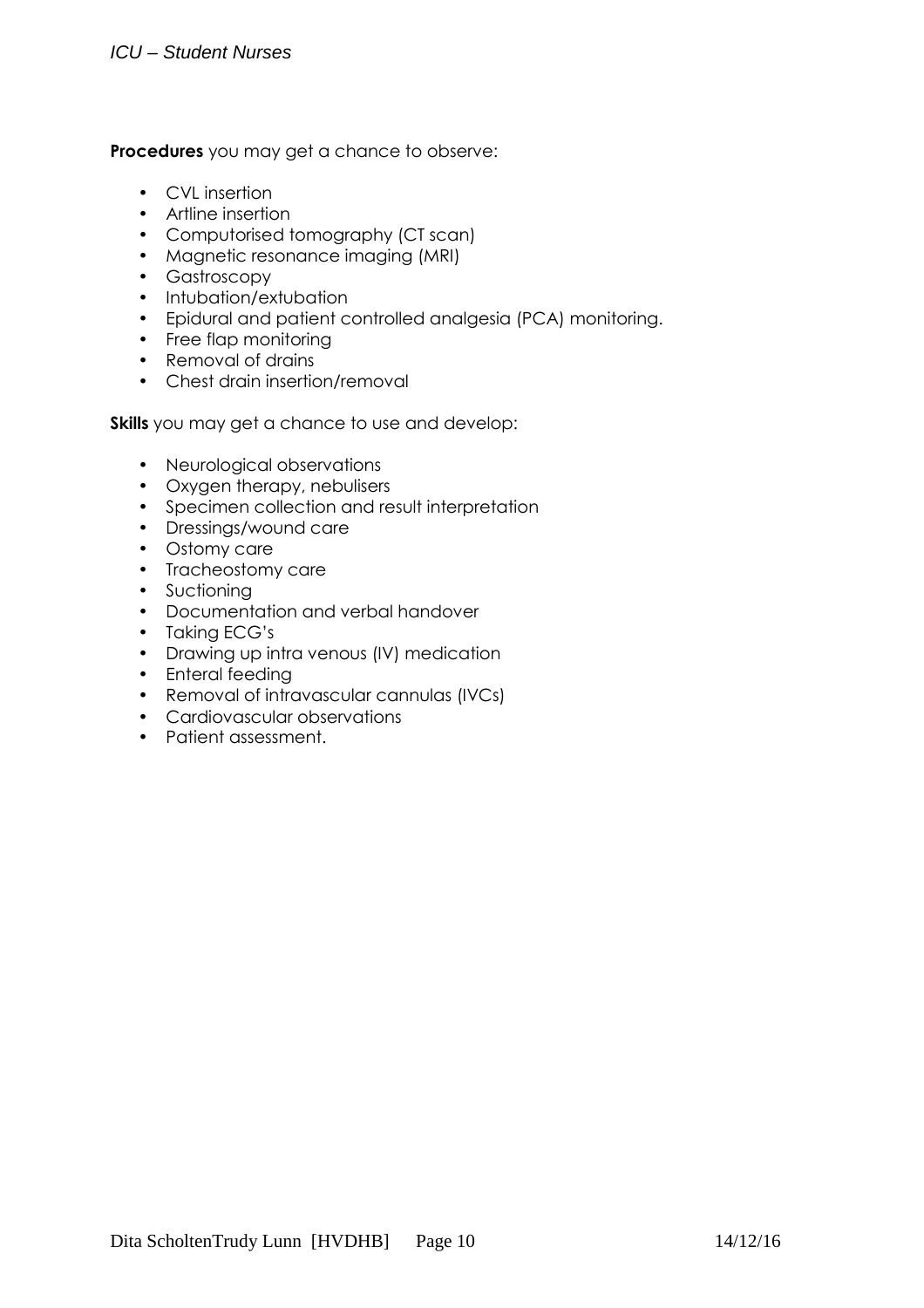# **Common Presentations to ICU**

Common presentations to ICU include:

- Cardiac Arrest (Community or in Hospital)
- $-$  Hemorrhage (Gastro intestinal bleeds, Post Partum Hemorrhage)
- Head Injuries
- Burns (depending on % and location)
- Deliberate Self Harm/Overdose
- Exacerbation of CORD/Asthma
- Pneumonia/Respiratory failure
- Shock (septic, cardiogenic, hypovolemic, anaphylactic)
- $-$  Left ventricular failure
- Pancreatitis
- Status Epilepticus
- Facial Trauma, #Le Forte, #Mandible (awaiting surgery)
- Diabetic Ketoacidosis
- Post op general surgery (with many medical comorbidities)
- Neck dissections and free flap reconstructions
- $\sim$  Cleft palate repair (post op 1st 24 hrs)
- Ischemic strokes for thrombolysing
- Sub Arachnoid Bleeds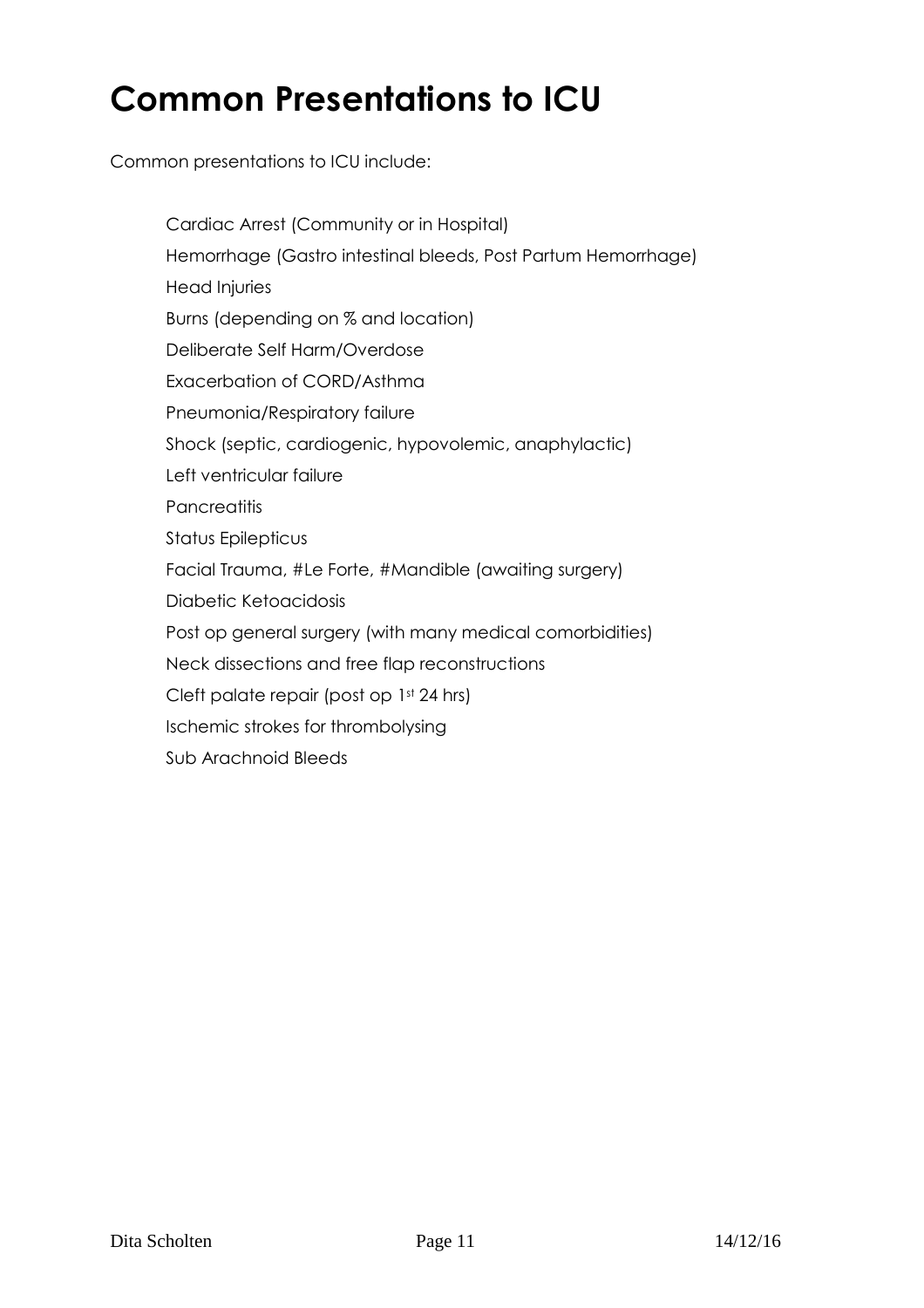# **Medications**

As a student you are given the opportunity to learn and participate in the care of patients receiving intravenous and related therapies. It is therefor vital that you always follow your preceptor's instructions and adhere to standards set by our organization.

**Use and read the IV resource book for students as a primary IV learning resource. This is available through your educator.** 

# **DO NOT:**

- Insert peripheral catheters
- Perform phlebotomy
- Access central venous access devices (CVAD)
- Program PCA pumps

# **Learn to do these activities under the direction of a registered health professional;**

- 1. Prepare and reconstitute an i.v. medication (e.g. an antibiotic)
- 2. Administer a saline flush or an antibiotic through a peripheral i.v. cannula
- 3. Prime an i.v. infusion set and administer an i.v. fluid trough an electronic infusion device.
- 4. Watch how to set up a blood product transfusion and observe how it is commenced.
- 5. Remove a peripheral i.v. cannula.

# **Know your basic drug calculations;**

Converting Gram to Milligrams; **Number of Grams x 1000** 

Converting Milligrams to Gram; **Number of Milligram :1000** 

Converting Milligrams to Microgram; **Number of Milligrams x 1000** 

Converting Microgram to Milligram; **Number of Milligrams :1000** 

Drug Dosage formula; **Prescribed dose : Stock dose X Stock volume (ml)** 

Fluid Rate formula (ml/hr); **Volume to be infused : Hours to be infused** 

Fluid Rate formula (drops/min); **Volume to be infused X dropfactor : by Minutes to be infused** 

Calculating for Body Surface Area / BSA (m2) Get the square root (v) of: **Height (cm) x Weight (kg) : 3600**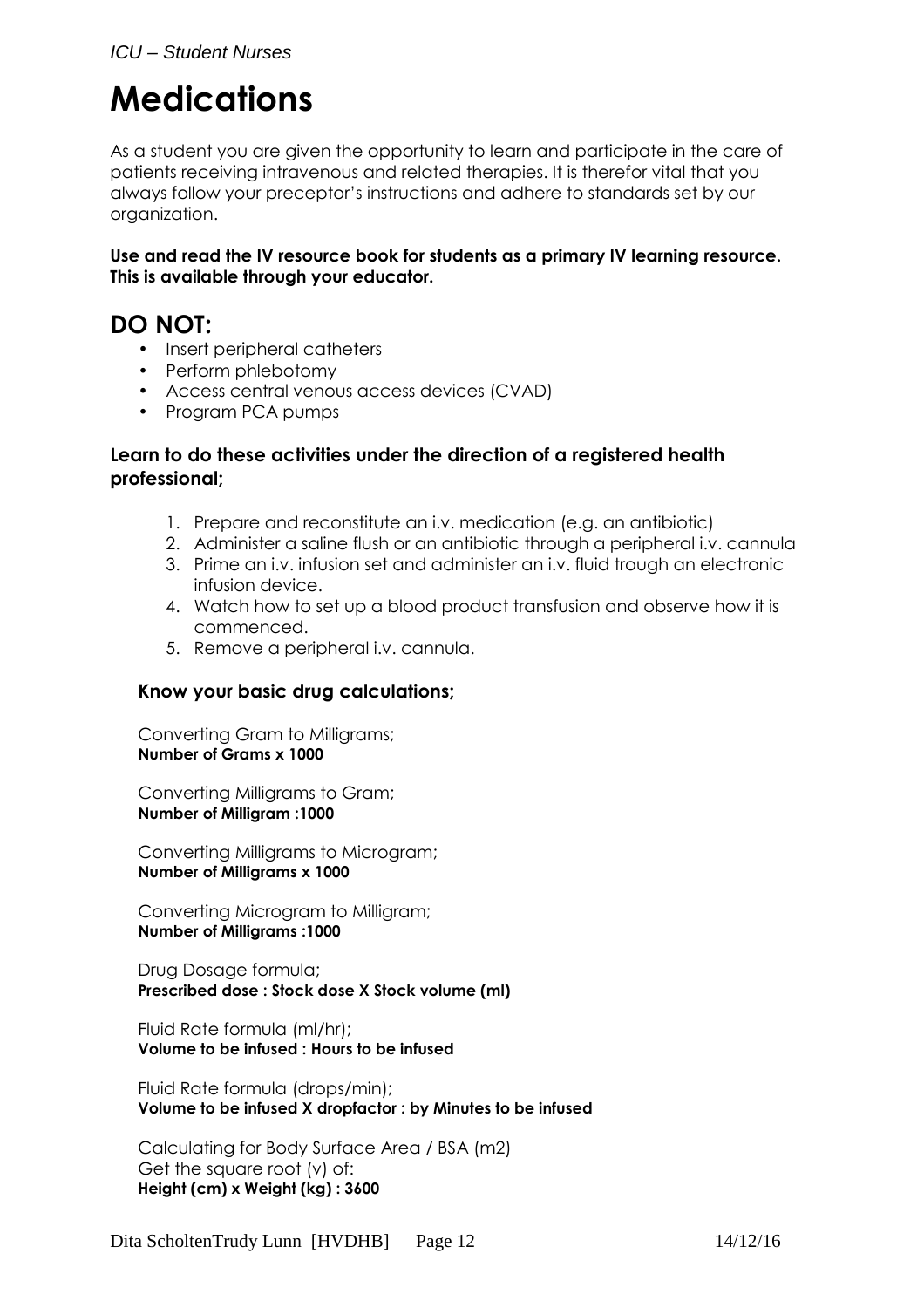# ICU – Student Nurses

# **Other Helpful Resources**

Senior Nurses. Ward Educator. IV Trainer. Pharmacist. Notes on Injectable Drugs Book. MIMS. Intranet Policies.

# **Medications commonly used in ICU**

Inotropes (e.g. Noradrenaline) Vasopressors (e.g. Phenylephrine) Amiodarone **Morphine** Antiemetics –Maxolon, Cyclezine, Ondansetron. Propofol Midazolam Fentanyl Potassium, Phosphate and Magnesium Phenytoin Antibiotics Aminophyline Salbutamol/Atrovent Clonidine Actylase

There is a **folder in ICU that contains protocols for most common drugs given in ICU.**  The protocols cover dilution, infusion rate and duration etc. This is a very good resource that we constantly refer to. We recommend that you have a look at it.

We also have an **ICU policy manual** that you should have a look at. This manual has all the important policies in it, needed for giving patients "best care". We aim to update these policies regularly.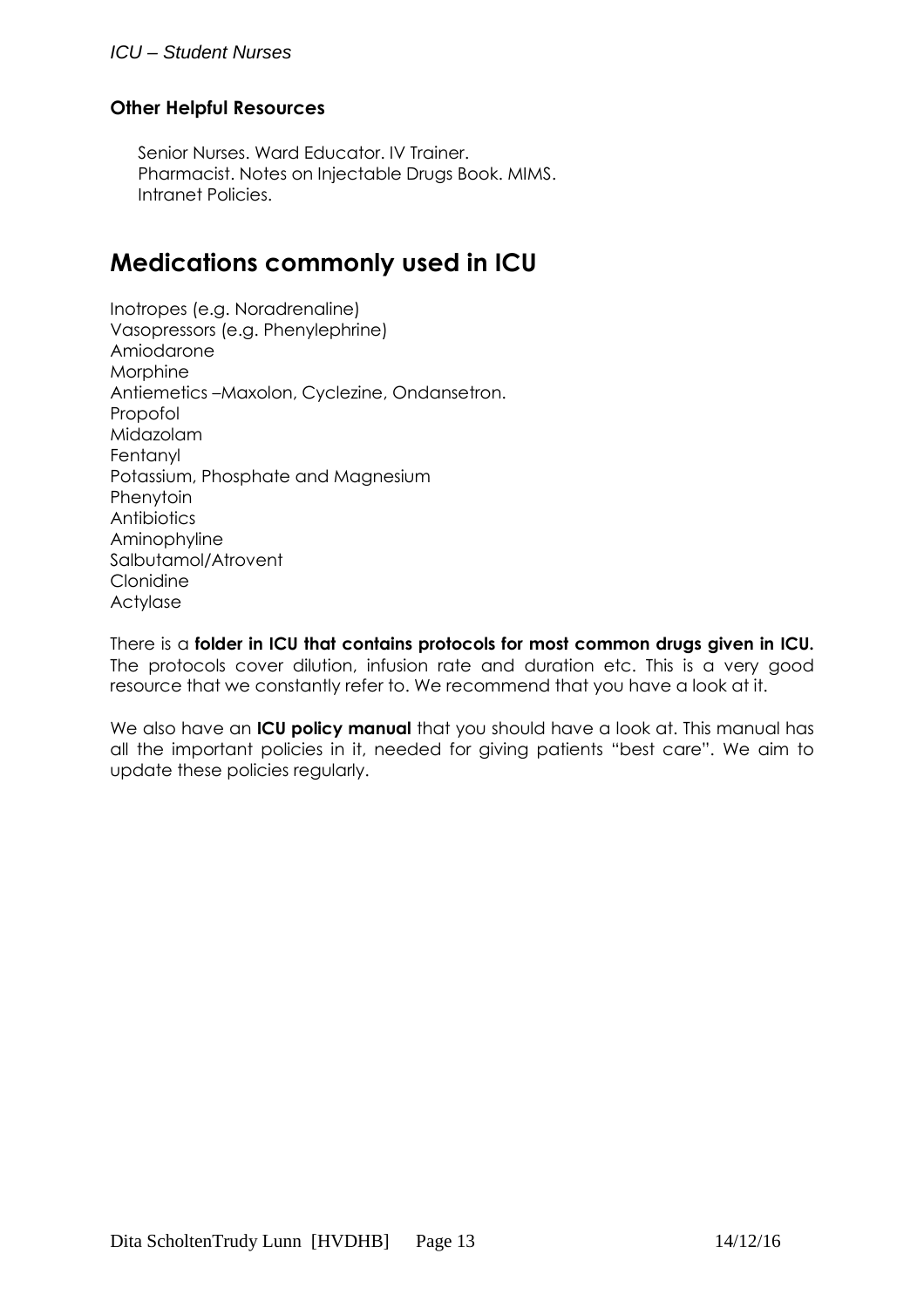# **Pre-reading/Resources**

# **We do not expect you to do a lot of pre reading before you start your placement.**

If you are very keen you could look up some subjects like Arterial Blood Gas analysis, ECG's, Sepsis or you can look up any Common Presentations to ICU (see page 11) before your placement.

You will find that often there are quiet moments in ICU, this will give you an opportunity to read up about subjects, certain illnesses that patients present with, policies and guidelines etc. (see our **ICU policy manuals**)

A book that we definitely like you to read while you are in ICU is **the ABC of Intensive Care**. This will be on our book shelve, along with many others that may be of interest to you.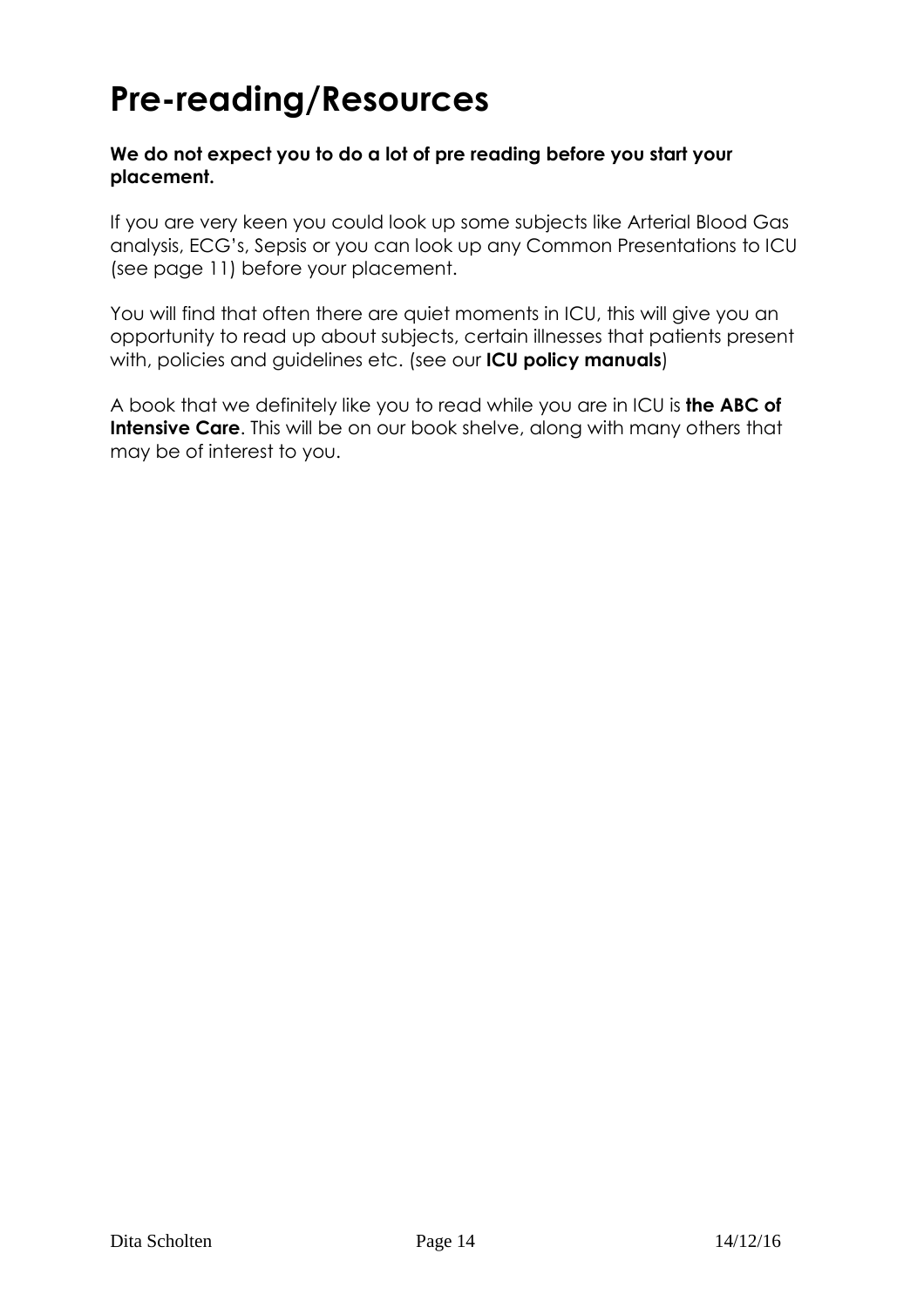# **Evaluation of your Clinical Preceptor**

Please return your evaluation to Angeline (Nurse Educator)

Name of Preceptor\_\_\_\_\_\_\_\_\_\_\_\_\_\_\_\_\_\_\_\_\_\_\_\_\_\_\_\_\_\_\_\_\_\_\_\_\_ Date\_\_\_\_\_\_\_\_\_\_

# **E =** Excellent **VG =** Very Good **S =** Satisfactory **NI =** Needs Improvement

Please read the following statements then tick the box that best indicates your experience

| My Preceptor:                                                                  | E | <b>VG</b> | <sub>S</sub> | ΝI |
|--------------------------------------------------------------------------------|---|-----------|--------------|----|
| Was welcoming and expecting me on the first day                                |   |           |              |    |
| Was a good role model and demonstrated safe and<br>competent clinical practice |   |           |              |    |
| Was approachable and supportive                                                |   |           |              |    |
| Acknowledged my previous life skills and knowledge                             |   |           |              |    |
| Provided me with feedback in relation to my clinical<br>development            |   |           |              |    |
| Provided me with formal and informal learning<br>opportunities                 |   |           |              |    |
| Applied adult teaching principals when teaching in<br>the clinical environment |   |           |              |    |

Describe what your preceptor did well

Describe anything you would like done differently

Signed:\_\_\_\_\_\_\_\_\_\_\_\_\_\_\_\_\_\_\_\_\_\_\_\_\_\_\_\_ Name:\_\_\_\_\_\_\_\_\_\_\_\_\_\_\_\_\_\_\_\_\_\_\_\_\_\_